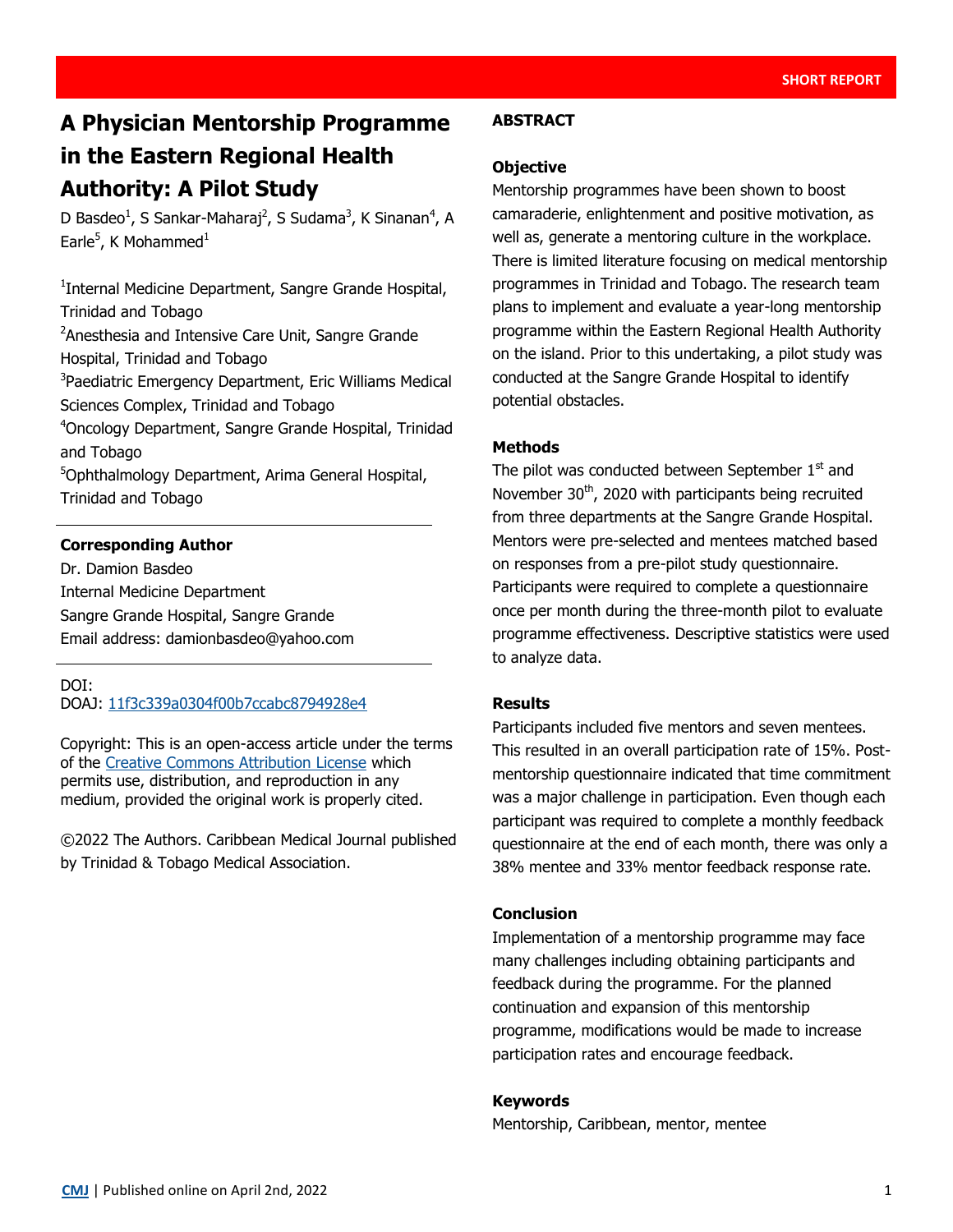#### **INTRODUCTION**

Mentoring is defined as a professional, working alliance in which individuals work together over time to support personal and professional growth, development, and success of the relational partners through provision of career and psychosocial support. $1$  Mentorship allows for an environment where staff can maximize productivity, have improved workplace satisfaction, and may be used to address physician shortages and a lack of interest in certain specialties.<sup>2-6</sup> Mentorship programmes have been shown to boost camaraderie, enlightenment and positive motivation, as well as, generate a mentoring culture in the workplace. $2-6$ 

A range of mentorship methods are known to exist. However, for this pilot study, the apprenticeship model was utilized. This is as a traditional dyadic mentoring involving one senior faculty member and a junior protégé. Apprenticeship is a particular way of enabling students to learn by doing. It is often associated with vocational training where a more experienced individual models behaviour the apprentice attempts to follow and the more experienced individual provides feedback to their apprentice. Learning by doing is common in teaching motor skills and this can be seen in medicine where physicians learn and master clinical procedures by the act of performing them repeatedly.<sup>7</sup> While this pilot study was conducted using the apprenticeship model; other models do exist to facilitate the process of mentorship and these include the traditional method of one to one mentoring involving a single mentor and mentee; group method involving single mentor and many mentees, committee mentoring which involves several mentors to a single mentee or mosaic model which involves a diverse group of mentors engaged in long term mentorship programmes to guide career development. $8$ 

The enrolment into mentorship programmes can benefit both the mentee and the mentor. Mentees can enjoy the following benefits from participation in a mentorship programme: i) advice on clinical rotations, career decisions and planning - inclusive of specialty and subspeciality training, ii) support in advancement in research, publications and interviews, iii) preparation for potential career challenges and counselling by mentors for resolution with these potential challenges and stressful situations, and iv) providing the mentee with a

network of support and builds professional development of the mentee. Meanwhile, mentors can enjoy the following benefits from participation in a mentorship programme: i) it serves to provide them with both a teaching and learning opportunity – they are enabled to teach their mentee but also can keep themselves up to date with new knowledge, techniques and areas of research, ii) it can provide them with a feeling of personal satisfaction and gratification from the impact of the mentorship process on the mentee, iii) it allows for improvement of their communication, interpersonal and teaching skills, and iv) it improves leadership skills.  $9,10$  A successful mentee-mentorship model is one that encompasses mutual trust and respect, thorough communication, understanding of each other's perspectives and cooperation and flexibility with regards to each other's time. $11$ 

This pilot study focused on mentorship between physicians, however, it is important to distinguish the act of mentoring from the act of coaching. A mentor can be defined as a person with expertise or experience in a specific area, who is capable of imparting that knowledge or skill with another. Whereas, a coach is a person trained professionally in a particular area who is able to direct or instruct an individual on the skills or knowledge required for the person being coached to become more proficient in a specific field. The act of coaching encompasses the following characteristics: i) it is coach driven, ii) coaches are assigned, iii) it facilitates learning to help the person being coached achieve developmental goals, iv) it is a program targeted towards leadership or high potentials, and v) it is usually short-term: lasting three to nine months. In contrast, the act of mentoring encompasses the following characteristics: i) it is mentee driven, ii) mentees and mentors are matched, iii) mentors share their knowledge and expertise with their mentee, iv) it can have a broad pool of participants, and v) it is usually long-term: lasting eight to twelve months. $^{12}$ 

There is limited literature focusing on medical mentorship programmes locally and regionally, with only one study published on a nursing mentorship programme in Trinidad and Tobago. $13$ The research team thereby aims to address limited knowledge regarding physician mentorships by implementing and evaluating a year-long mentorship programme within the Eastern Regional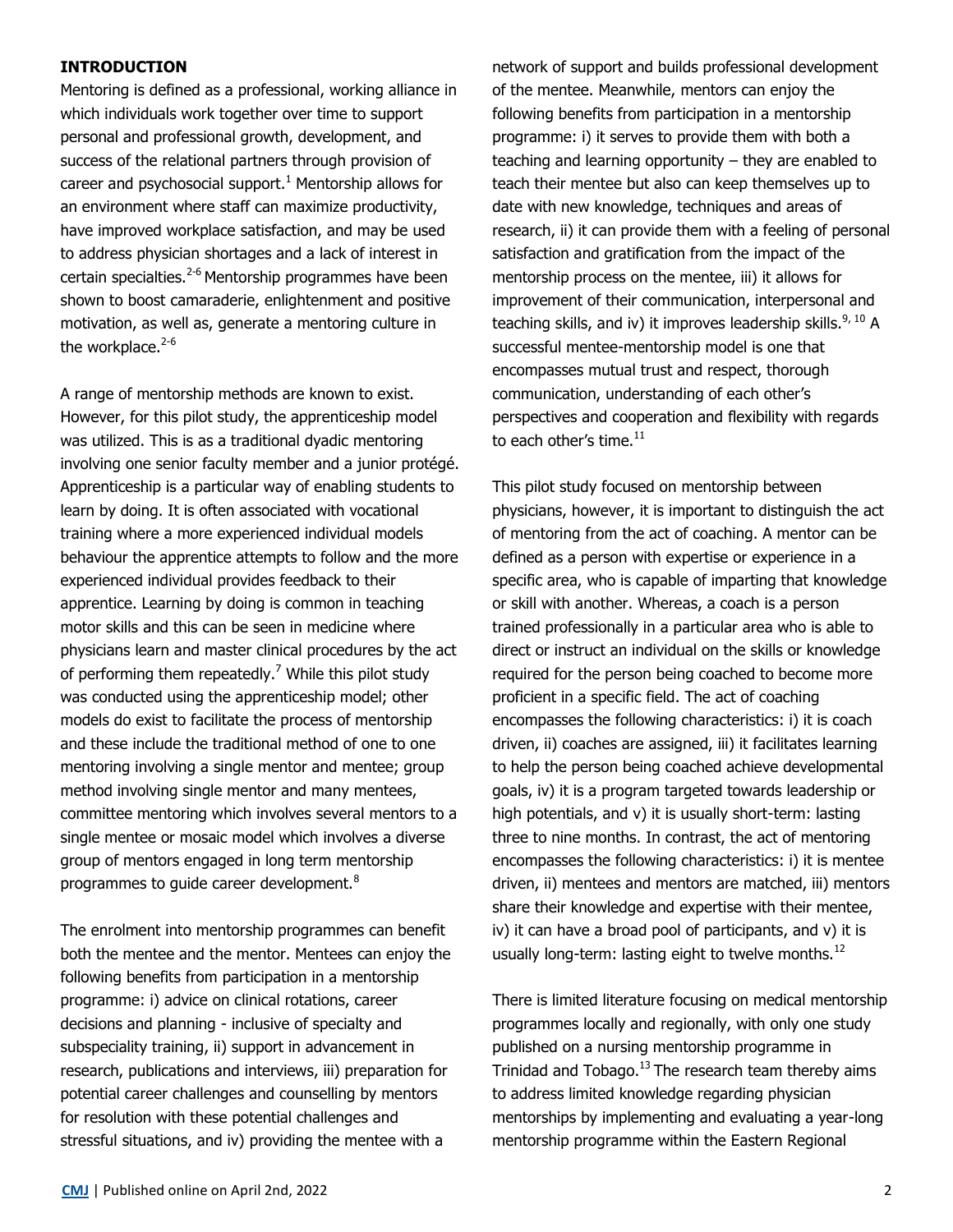Health Authority (ERHA). However, prior to undertaking this venture, a pilot study was conducted at the Sangre Grande Hospital (SGH).

#### **METHODS**

#### **Study Setting and Population**

A pilot study is a small feasibility study designed to test various aspects of the methods planned for a larger, more rigorous, or confirmatory investigation.<sup>13</sup> One purpose of a pilot study is not to answer specific research questions, but to prevent the launching of a large-scale study without adequate knowledge of the methods proposed. Hence, it is conducted to prevent the occurrence of a fatal flaw in a study that may be costly in time and money. This pilot study was conducted to evaluate the methodology planned for the year-long mentorship programme. This paper therefore presents the method used and highlighted potential obstacles in implementation.

The pilot study was conducted between September 1st and November  $30<sup>th</sup>$ , 2020. The study was approved by the Research Ethics Committee, ERHA. It was based at the SGH, the main tertiary healthcare institution within the ERHA. The pilot study consisted of physicians assigned to the oncology, internal medicine and accident and emergency departments. These three departments were randomly chosen for the pilot study. Participation was voluntary and there was allowance to opt out at any time. Participants were divided into mentors, who were registrars or consultants, and mentees, who were medical interns or house officers. For the purpose of this study, the "*medical intern"* was a physician who recently completed their undergraduate medical training, had provisional registration with the Medical Board of Trinidad and Tobago (MBTT) and was employed by the Ministry of Health within their respective regional health authority. Their medical practice was to be overseen by their respective senior physicians – house officers, registrars and consultants, to whom they were assigned. A "house officer" was regarded as a physician who would have completed their medical internship previously, had full registration with the MBTT and was responsible for the medical care of patients under the supervision of a professional superior - registrar and consultant, who is available for consultation.<sup>14</sup> A "*registrar*" was regarded as a physician who would have been expected to have

graduated from the level of a house officer and was responsible for diagnosing and administering general medical treatment to patients in a hospital or through extension services at a clinic. Their work description would also include the supervision of medical practice by medical interns and house officers assigned to them. The registrar would be expected to report to the consultant in the hierarchy of patient care by physicians. $15$  The "consultant" was regarded as a physician who was expected to be responsible for administering medical treatment to patients at a hospital with their medical knowledge being heightened in a particular specialty. Consultants are also referred to as "Specialist Medical Officers" and serves as consulting medical physicians and supervisors to lower-level medical officers such as medical interns, house officers and registrars.<sup>16</sup>

All physicians in these departments were made aware of the pilot study through in person communication with the research team. Interested physicians were then electronically sent a pre-programme questionnaire which provided participants with an outline of the project and questions on current thoughts and ideals. These responses were then used to match mentors to mentees as seen in Table 1 below. Interactions between mentee and mentor were confidential. The research team recommended interaction between mentor and mentee at least once monthly. The exact frequency, duration and mode of communication was determined by participants. However, the research team advised on interactions in keeping with Covid-19 guidelines as outlined by the Ministry of Health in the Republic of Trinidad and Tobago.

#### **Data Collection**

Data were collected using self-administered questionnaires (see supplementary file one for example of questionnaires/feedback forms). The initial questionnaire (pre-mentorship questionnaire) administered to participants included enquiries on demographics, views on mentorship and job satisfaction including career and psychosocial aspects of the work environment.<sup>18</sup> This questionnaire was utilized to assist in matching mentees to mentors, and provided prementorship data for the study. In our pilot study, the mentor stated his/her area of specialty and mentee stated his/her field of interest in the pre-mentorship programme questionnaire. Using this, the mentee was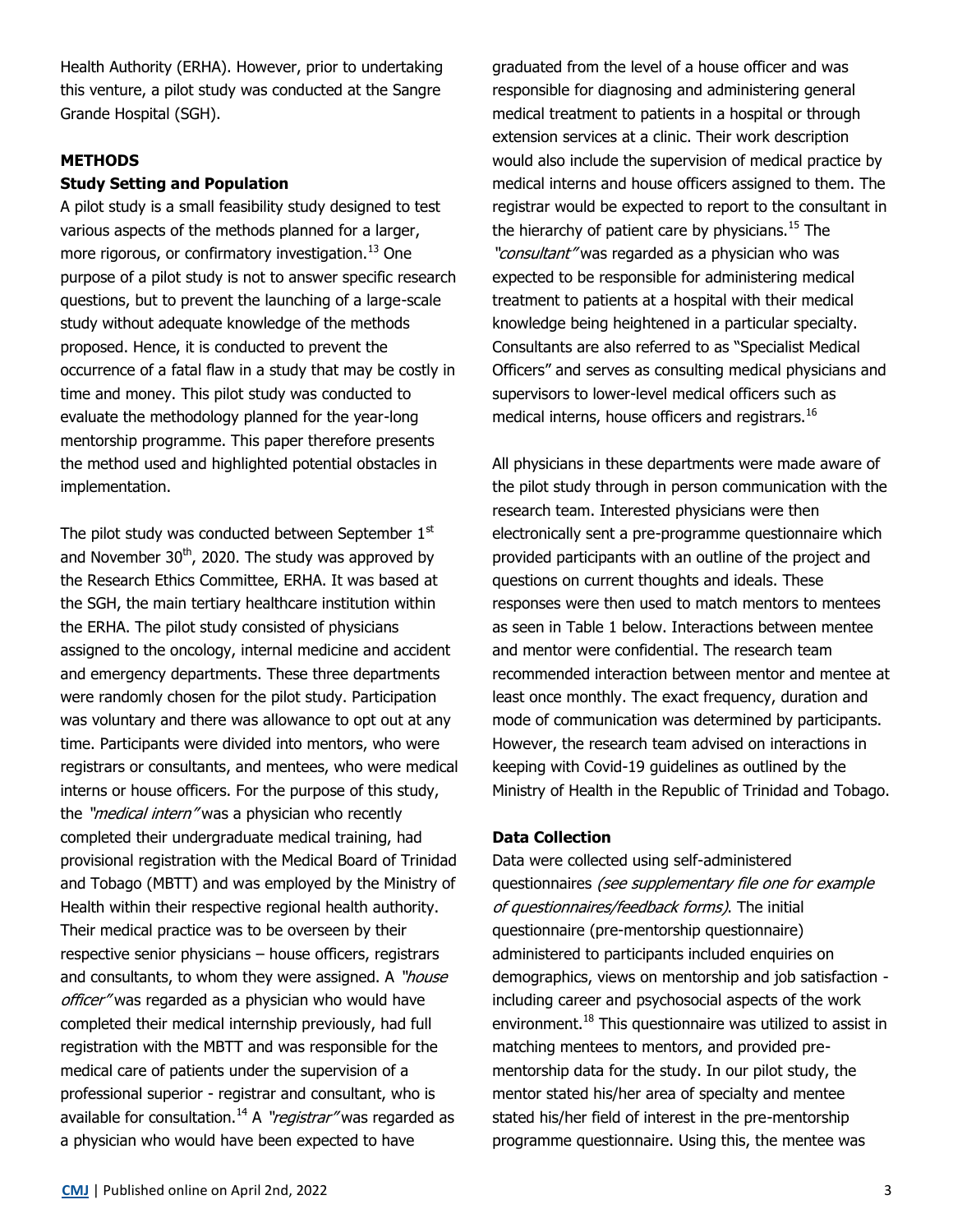| Table 1: Highlighting the pairing of mentee and mentor with the specialty of interest for the mentee and the spe- |  |  |  |  |  |
|-------------------------------------------------------------------------------------------------------------------|--|--|--|--|--|
| cialty of qualification for the mentor.                                                                           |  |  |  |  |  |

| <b>Mentee</b> | Gender | <b>Specialty of Interest</b>                | <b>Mentor</b> | Gender | <b>Specialty Qualification</b> |  |
|---------------|--------|---------------------------------------------|---------------|--------|--------------------------------|--|
| Mentee 1      | Female | <b>General Surgery</b>                      | Mentor 1      | Male   | <b>Emergency Medicine</b>      |  |
| Mentee 2      | Male   | <b>Community Medicine</b>                   | Mentor 1      | Male   | <b>Emergency Medicine</b>      |  |
| Mentee 3      | Female | Internal Medicine: Cardiology/<br>Endocrine | Mentor 2      | Female | Oncology                       |  |
| Mentee 4      | Female | Pathology                                   | Mentor 3      | Male   | <b>Emergency Medicine</b>      |  |
| Mentee 5      | Female | Obstetrics and Gynaecology                  | Mentor 4      | Male   | <b>Emergency Medicine</b>      |  |
| Mentee 6      | Male   | <b>Internal Medicine: Cardiology</b>        | Mentor 5      | Male   | <b>Internal Medicine</b>       |  |
| Mentee 7      | Female | <b>Internal Medicine: Cardiology</b>        | Mentor 5      | Male   | <b>Internal Medicine</b>       |  |

matched to a mentor/specialist in the field which he or she wish to pursue. We found that a common ground of interest/specialty was more likely to foster a healthy and fruitful mentor-mentee relationship. This method of matching has been utilized in several physician and medical student mentorship programmes.<sup>9,19</sup> One example of a well-established mentorship programme utilizing a similar matching process is named the "Underserved Pathway". This has been in existence since 2008 at the University of Washington, United States of America and uses a similar method of matching. This reflects the trust in this matching technique that has been utilized even after a decade of the launch of this University's mentorship programme. Another similar method of matching was implemented in Canada at the John A. Burns School of Medicine (JABSOM) for their mentorship program carried out over the period of 2015- 2016.<sup>19</sup> At the end of each month during the three-month pilot study, participants were asked to fill out feedback forms (see supplementary file one for example of questionnaires/feedback forms). These feedback forms included questions from the pre-mentorship questionnaire but also additional questions to assess progress made from interactions within the mentorship project. These feedback forms allowed participants to complete anonymously and submit via a secure online link to the research team. Any arising issues were encouraged to be voiced via these questionnaires. A post-mentorship questionnaire was sent to all participants at the end of the three-month period.

# **Data Analysis**

Data collected was entered into a Microsoft Excel document and the quantitative data was analyzed via the Statistical Package for the Social Sciences Version 23 (SPSS 23 for Windows). Descriptive frequencies were utilized in analyzing the data for this pilot study. The members of the research team involved in recruitment of participants, and matching of mentors with mentees were not directly involved in the interpretation of the submitted feedback. This was to ensure the data analysis process was unbiased.

## **RESULTS**

## **Pre-Mentorship Questionnaire**

The mentorship programme pilot study was geared towards highlighting the potential obstacles in the yearlong mentorship programme. In total, considering the accident and emergency, internal medicine and oncology departments, there were twenty-seven potential mentors and fifty-two potential mentees. The final participants included five mentors and seven mentees. This resulted in 19% and 13% of potential mentors and mentees respectively opting to participate. Mentees included five female and two male physicians. Mentors included four males and one female physician. All seven mentees possessed less than two years' working-experience. Only two mentees and three mentors had prior mentorship programme involvement. Those who did not possess prior mentorship programme involvement stated one was not available for participation previously in place of employment.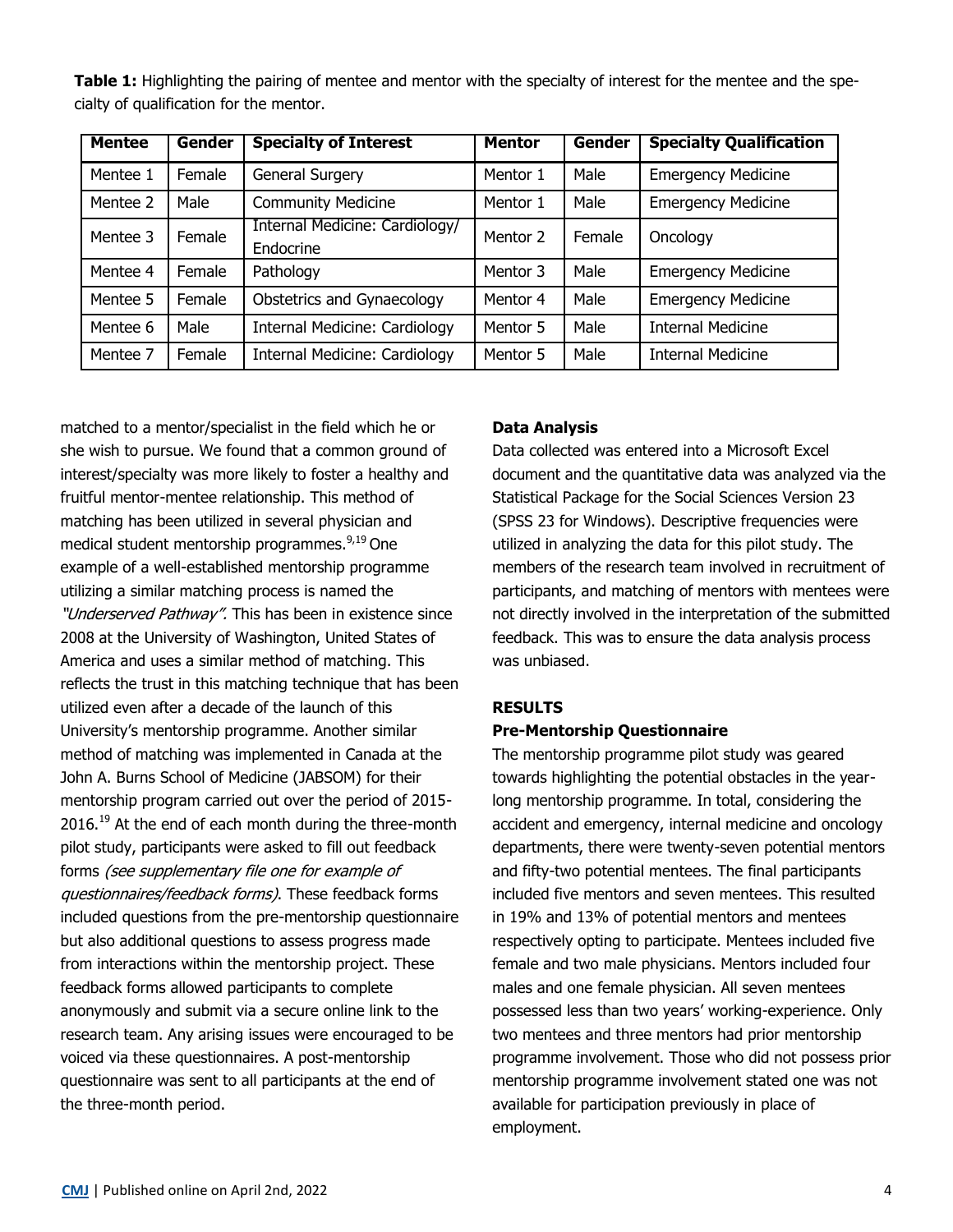All seven mentees stated the greatest obstacle encountered in their career was the lack of job opportunities while six mentees also chose difficulty entering a postgraduate program to be a challenge facing them presently. Six mentees stated their goal for joining the programme was to source helpful advice and to selfmotivate and develop themselves. Meanwhile, all five mentors stated their goal was to give helpful advice and build a culture of mentoring. Four mentors also wished to improve and develop maturity of team. Five mentees believed the greatest challenge would have been time commitment. Four mentees also identified not being able to access an appropriate mentor as a challenge to the mentorship programme. Four mentors believed their greatest challenge would have been time commitment required and one stated unclear roles and expectations to be their greatest challenge.

#### **Feedback Questionnaire**

Mentees and mentors were ideally supposed to complete the feedback questionnaire at the end of each month in the three-month period to ascertain their progression. If adhered to by participants, the research team should have received twenty-one mentee responses and fifteen mentor responses. Instead, there were eight mentee and five mentor responses obtained over the three-month pilot study by the research team.

During the mentorship programme, a variety of modes of communication were utilized. Video calling was indicated to be the preferred mode of communicating by the two mentors responding via feedback forms, while face to face interaction was indicated as the preferred communication mode by mentees. Following the pilot study, five mentee responses either agreed or strongly agreed to being more confident in their career progression. Mentors shared similar sentiments with five mentor responses being more confident in career progression of their mentees. Five mentee responses expressed that they were more comfortable seeking assistance or guidance from a senior, and seven were more comfortable in sharing information with mentors. Four mentee responses expressed that they agreed that their mentors provided psychological support, and five responses admitted that their mentor encouraged and motivated them.

Seven responses from mentees showed they agreed that mentorship programmes are beneficial to improvement of junior medical staff. The majority of mentor responses indicated that they either disagreed or strongly disagreed that mentorship placed an extra burden on them. However, three mentee and two mentor responses indicated that the mentorship programme could be improved.

#### **Post-Mentorship Questionnaire**

On completion of the three-months, five mentees and two mentors post-mentorship responses were received. If filled out by all there would have been seven mentee and five mentor responses. As seen in Figure 1, six participants identified time commitments as a challenge to participating in the programme. No mentees chose being unable to access an appropriate mentor as a challenge. For mentors, time commitment was still the most chosen challenge to participation. As seen in Figure 2, post pilot-study responses noted most mentees were more confident of career progression and all mentors were more confident in their mentee's career progression. Additionally, as seen in Figure 3, most mentees were more comfortable seeking guidance from seniors and were more comfortable sharing information with seniors.

#### **DISCUSSION**

The aim of this pilot study was to evaluate the methodology planned for the year-long mentorship programme throughout the ERHA and to highlight potential obstacles in implementation with the conjuring of remedies prior to larger study.

From the pilot, it can be noted that the method of matching mentors with mentees from their preprogramme questionnaire responses appeared to be successful as post-study no mentees selected the option of being unable to access an appropriate mentor as a perceived challenge. We anticipate that once the programme is expanded it may be more challenging to access mentors since the number of potential mentors is smaller in comparison to mentees. Care should be taken to ensure that mentors are not overburdened with mentees which may affect their ability to commit to the programme. In order to avoid this situation, we suggest a robust campaign across the ERHA to increase awareness of the programme. Platforms such as social media and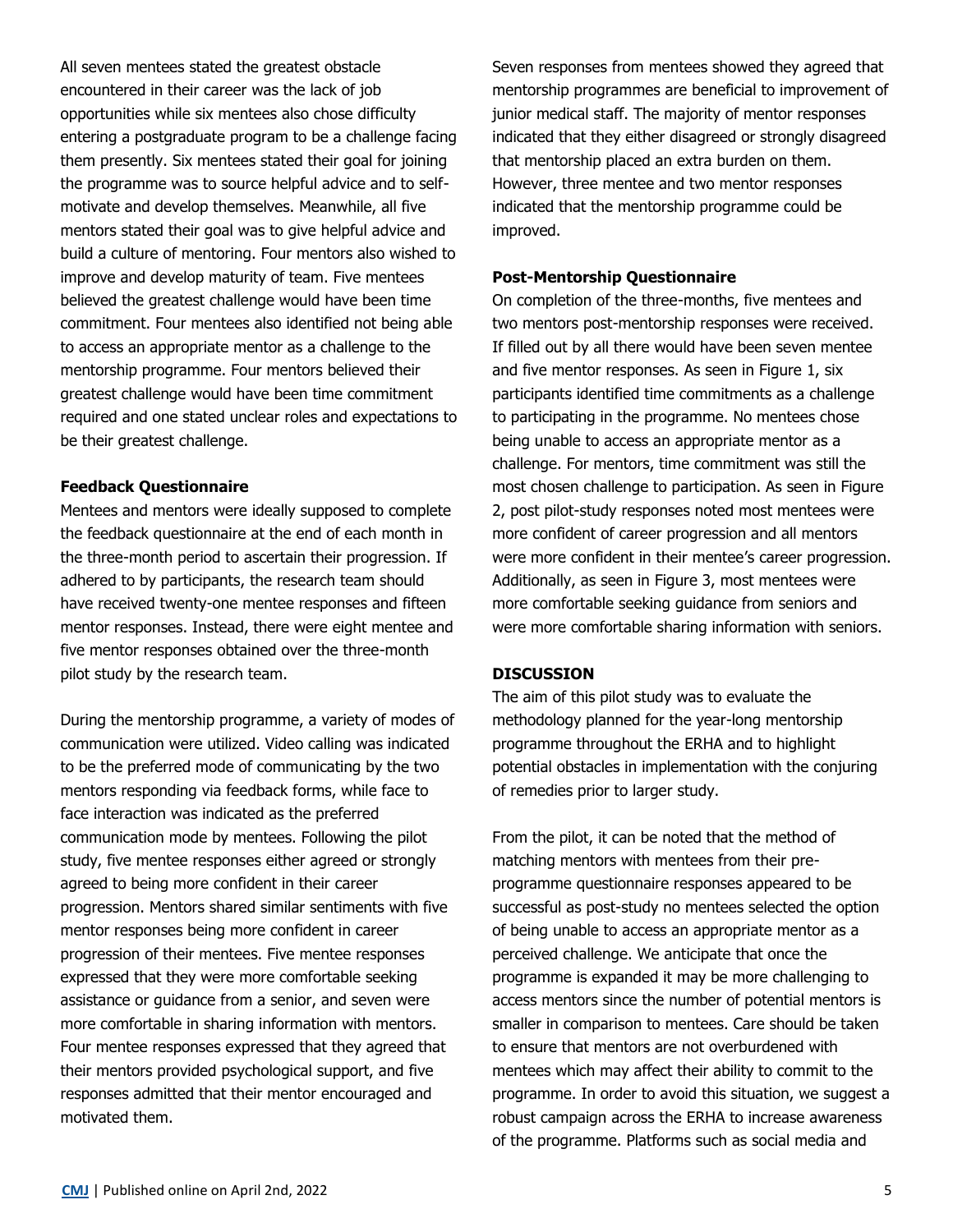**Figure 1:** A bar graph of challenges indicated by mentees and mentors: pre-mentorship and post-mentorship pilot study



**Figure 2:** A bar graph indicating Likert scale responses to mentee confidence in their career progression post mentorship and the mentor's confidence in mentee's career progression post mentorship

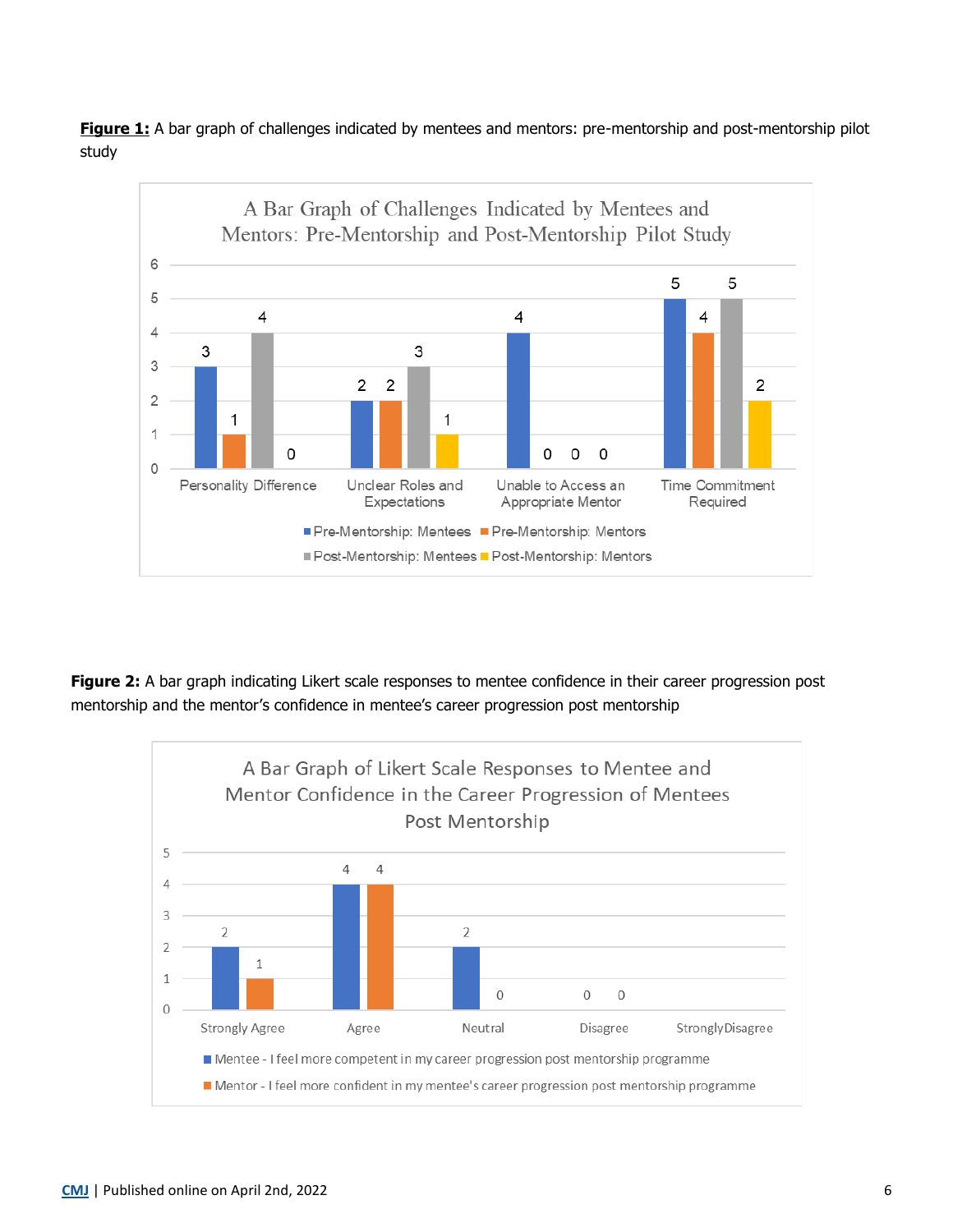**Figure 3:** A pie chart indicating Likert scale responses to mentee agreement to feeling more comfortable in sharing information with their mentor or seeking advice from their mentor post mentorship



mass email may be used to promote the programme. The results, as displayed by Figure 2 are in keeping with the outcome of a successful mentorship programme where the goal is to allow for the boosting of camaraderie, enlightenment and positive motivation in the workplaces. $<sup>2</sup>$ </sup> -6

In addition to the positive responses, the pilot study also highlighted areas for improvement. There was a poor feedback rate as only eight mentee and five mentor responses were received in comparison to the expected 21 mentee and 15 mentor responses for during the pilotstudy. Hence, a response rate of 38% for the mentees and 33% for the mentors was received. This meager response rate limited the research team in acquiring the full participant views on the mentorship pilot project, whether positive or negative. For the future programme to assist with an increased response rate, it is recommended that at the end of each month reminders be sent to each participant via email or text message to ensure completion of their questionnaires. It can be suggested that a mandatory percent (more than 50%) feedback from each participant be a pre-requisite in order to receive a certificate of completion or participation. For the upcoming mentorship programme within the ERHA,

the research team hopes to have a higher response rate to both the participant uptake and the post-programme feedback. In addition to this, it is anticipated that although the research team suggestion would be to have at least once monthly meeting between mentors and mentees, the participants would have an active mentoring relationship with multiple mentoring sessions in excess of the recommended minimum during the mentorship programme. A significant participant uptake and response rate, as well as, signs of an active mentoring relationship – frequent mentoring sessions and formulation of mentee career action plan with mentor, are all indicators of a successful mentorship programme.

One suggestion was for mentors to meet with their mentees in groups, in addition to one-on-one meetings. This would provide an opportunity to work on improving team dynamics and interpersonal communication. It can also be argued that group meetings would allow for timesaving by mentors as they can interact with multiple mentees at once. The research team recognizes that though this suggestion has a point of merit, interactions between mentor and mentees are confidential and not all mentees may be willing to have their personal and career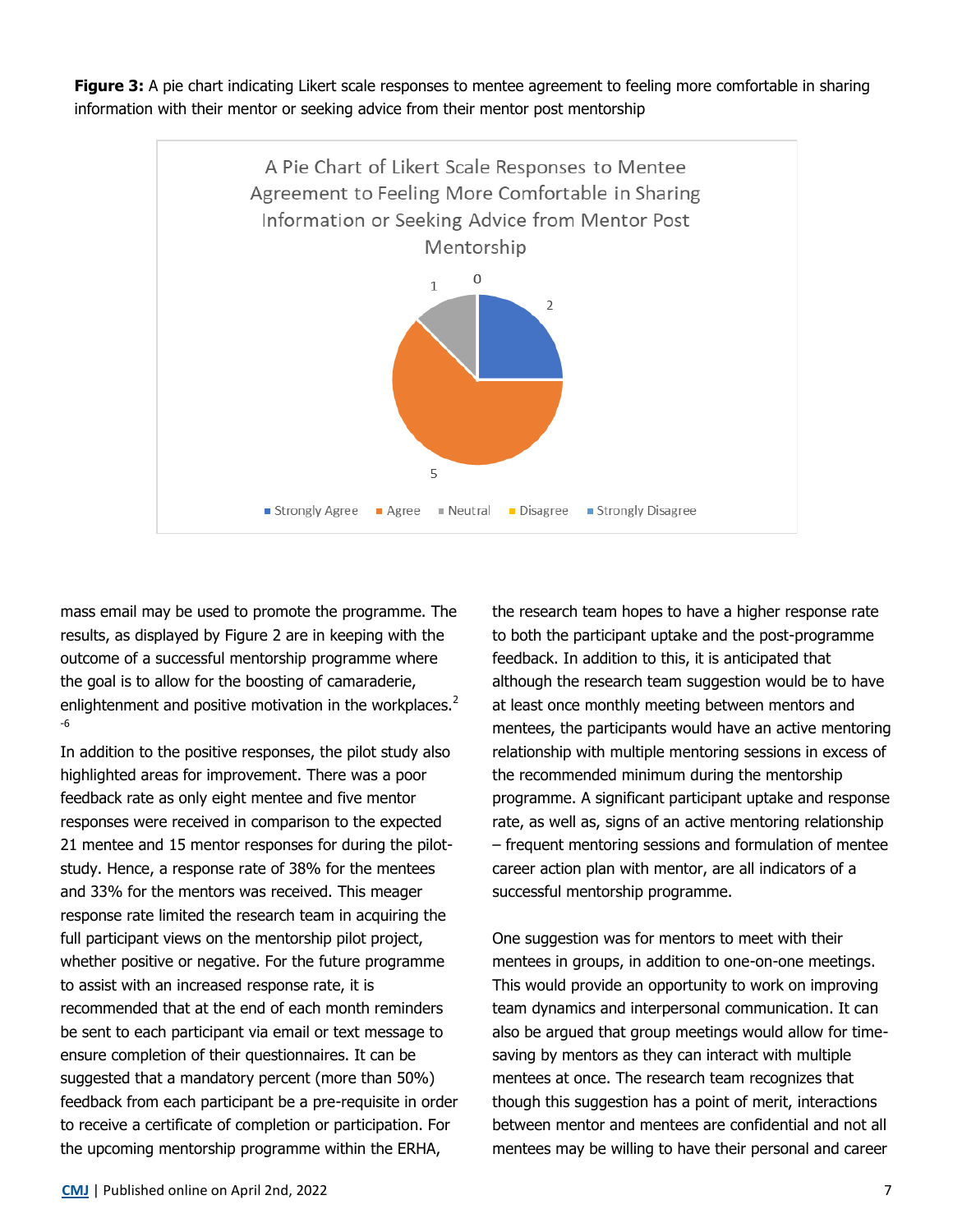concerns voiced in a group setting. Hence, this suggestion can be put towards future participants in the upcoming mentorship programme but implementation would depend on participants. Another suggestion was for there to be set times during the month for participants to meet. The research team agrees with this suggestion and encourages it, as this would maintain regular interaction with mentor and mentee. However, we recognize that with the increased workload placed on healthcare professionals at this time in the face of a global pandemic the scheduling of frequent meetings may be difficult. The increased usage of virtual meeting rooms may assist with frequent meeting while allowing for maintaining of busy work and personal schedules.

One obstacle encountered in the pilot study, and has been noted in other mentorship programmes, was the lack of willingness to participate. $20$  The participation rate mounted to 15% of all potential mentors and mentees in the departments involved. This is likely due to the lack of familiarization with mentorship programmes and culture locally. Only one local mentorship programme in the regional medical fraternity was found to be published. $^{11}$ Possible solutions to this, as done in regional and international programmes, would be to familiarize the health professionals with the benefits of mentorship programmes and indoctrination of mentorship programmes into our health system.<sup>20</sup> This will aid in initiating the cultural drift and increase willingness to participate. Incentives, such as a certificate of completion or participation, can be included to encourage participation. Other potential obstacles which were not seen in this pilot-study but have been highlighted in other mentorship projects and may occur in the larger mentorship once launched are inaccessible mentors and unmotivated mentees. Inaccessible mentors are mentors who are inaccessible to mentees and seem to lack commitment. It was proposed where this obstacle was encountered to raise this concern with the mentors early on when their behaviour becomes apparent, and to remind them of the commitment they agreed to upon participation in such an undertaking. It was also proposed that the programme coordinating team touch base with mentors in person or by phone at regular intervals to encourage continued active mentoring with mentees. The obstacle of unmotivated mentees arises when the mentor thinks that the mentee lacks motivation and commitment

to put in the grueling work required to succeed in academia, and has a real chance of failing. To prevent this obstacle from becoming a hindrance to a successful mentoring relationship, the mentor can attempt to discern why the mentee seems to be lacking commitment – identify the underlying issue and help resolve it. $^{20}$ 

Additionally, at this time although the SGH allows for the rotation of undergraduate students from the University of the West Indies, St Augustine Campus and has physicians who are pursuing postgraduate training, it is not formally classified as a Teaching Hospital. The implementation of a mentorship programme in the SGH can assist physicians who are pursuing postgraduate training, especially those who are enrolled in online training with international universities, with the opportunity to have hands-onlearning through a mentor in their field of interest at their hospital. As the hospital strives towards physical expansion and an obvious increase in staff with this increasing infrastructure, it can be argued there will be numerous benefits to the implementation of a mentorship programme. These benefits include the development of physician practical and academic knowledge which can eventually lead to career advancement within their academic faculty.<sup>21</sup>

#### **CONCLUSION**

Mentorship is essential for both personal and professional development of physicians. Though the implementation of a mentorship programme may face many challenges, its presence has shown improved self-confidence and willingness to seek advice and share information with senior medical staff by junior physicians. For the planned continuation and expansion of this mentorship programme, modifications would be made to increase participation rates and encourage participant feedback as this was a highlighted limitation in the pilot.

**Ethical Approval statement**: Approval to conduct the physician mentorship programme was granted by the Eastern Regional Health Authority Research Ethics Committee.

**Conflict of Interest statement:** All authors have no conflicts of interest to declare.

**Informed Consent statement:** Participants gave informed consent to participate in programme.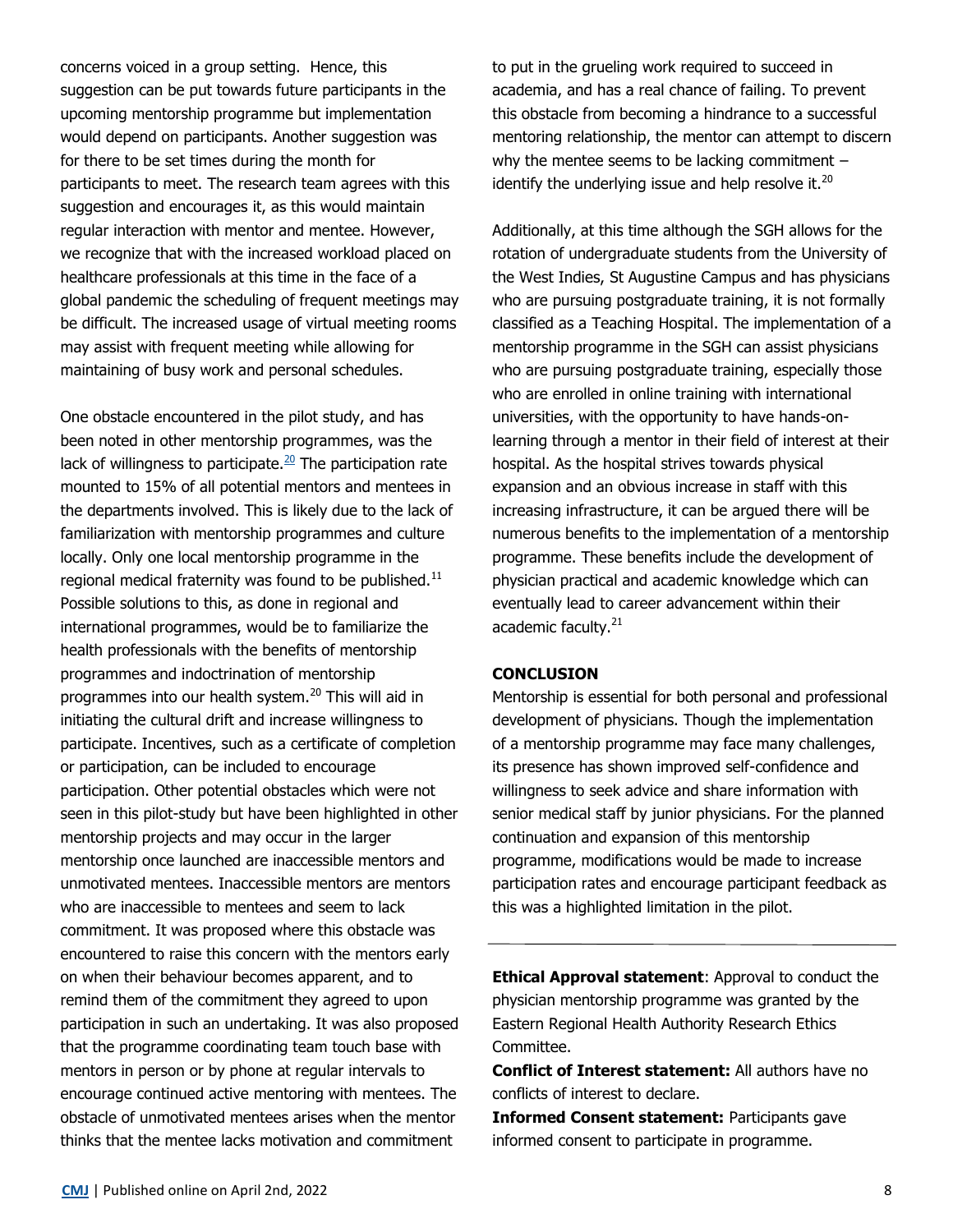**Funding statement:** There has been no funding required or granted to support this programme. **Author Contributions:** All authors have given their approval for publication of final manuscript. Dr. Basdeo and Dr. Sankar-Maharaj were involved in the conception and design of the study, acquisition of participants and data collection. Dr. Sudama and Dr. Sinanan were involved in interpretation of the collected data and drafting the manuscript. All authors: Drs. Basdeo, Sankar-Maharaj, Sudama, Sinanan, Earle and Mohammed were involved in critically revising manuscript for publication. **Acknowledgements:** The research team wishes to acknowledge and extend gratitude to Mr. Keston Daniel, Ms. Saskia Ramkissoon, Ms. Naila Khan and Ms. Marcia Marcial for their assistance with data analysis and the usage of their Statistical Package for the Social Sciences Version 23 software.

## **REFERENCES:**

- 1. Byars-Winston A, Dahlberg M. (Oct 2019). The Science of Effective Mentorship in STEMM. The National Academy of Sciences, Engineering and Medicine. Retrieved from: https:// www.ncbi.nlm.nih.gov/books/NBK552775/. (Accessed on 27/02/2021).
- 2. Harvard L, Baker T. (Dec 2018) 'Mentoring the Gap' for Junior Doctors: Promoting an under-utilised resource back to centre-stage. MedEdPublish. Retrieved from: https://www.mededpublish.org/ manuscripts/2084#methods. (Accessed 27/02/2021).
- 3. Lord J, Mourtzanos E, McLaren K, Murray S et al. (March 2012). A peer Mentoring Group for junior Clinician Educators. Academic Medicine.
- 4. Frei E et al. (April 2020). Mentoring programs for medical students-a Review of the PubMed literature 200-2008. BMC Medical Education. Retrieved from: https://www.ncbi.nlm.nih.gov/pmc/articles/ PMC2881011/. (Accessed 27/02/2021).
- 5. Kurré, J, Bullinger, M, Petersen-Ewert, C, & Guse, AH (2012). Differential mentorship for medical students: development, implementation and initial evaluation. International Journal of Medical Education, 3, 216– 224. https://doi.org/10.5116/ijme.508b.9bd6 (Accessed 27/02/2021).
- 6. Thomas-Maclean R et al. (2010). Discussing mentorship - An ongoing study for the development

of a mentorship program in Saskatchewan. Canadian Family Physician;56:e263-72.

- 7. Bates, AWT (2015). 3.5 Apprenticeship: Learning by Doing: Teaching in a Digital Age. Retrieved from: https://opentextbc.ca/teachinginadigitalage/chapter/3 -5-apprenticeship-learning-by-doing-1/. (Accessed 04/09/21021).
- 8. Allen, M (2018). Models of Mentoring. *Indiana* University, School of Medicine. Retrieved from: https://faculty.medicine.iu.edu/let-us-help/mentoring/ mentoring-matters/models-of-mentoring/. (Accessed 04/09/2021).
- 9. Kardonsky, K, Oliver, L & Lew, A (2018). The Mentoring Relationship: A Guide for Mentors and Mentees. 1–20. Retrieved from: https:// depts.washington.edu/fammed/wp-content/ uploads/2016/05/UP-Mentoring-Guide-FINAL.pdf (Accessed 28/08/2021).
- 10. Nimmons, D, Giny, S, & Rosenthal, J (2019). Medical Student Mentoring PROGRAMS: Current INSIGHTS: AMEP. Advances in Medical Education and Practice. Retrieved from: https://www.dovepress.com/medicalstudent-mentoring-programs-current-insights-peerreviewed-fulltext-article-AMEP. (Accessed 04/09/2021)
- 11. Step Three: What makes a mentoring relationship successful? [Internet] Yale.edu. Retrieved from: https://fly.yale.edu/mentorship/self-directedmentoring-program/step-3-what-makes-mentoringrelationship-successful. (Accessed 06/09/2021)
- 12. Allen M. (2018). Models of mentoring. Indiana University, School of Medicine. Retrieved from: https://faculty.medicine.iu.edu/let-us-help/mentoring/ mentoring-matters/models-of-mentoring/. (Accessed 06/09/2021)
- 13. Daniel et al. (2017). Effective Mentorship for Recruitment and Retention of Newly 10 Registered Nurses at a Tertiary Care Hospital, Trinidad. Imperial Journal of Interdisciplinary Research (IJIR).
- 14. Position Description: House Officer. The Eastern Regional Health Authority [Internet] Retrieved from: http://www.erha.co.tt/wp-content/uploads/2020/08/ House-Officer-JD.pdf (Accessed 10/09/2021)
- 15. Position Description: Registrar. The Eastern Regional Health Authority [Internet] Retrieved from: http:// www.erha.co.tt/wp-content/uploads/2020/05/ Registrar-Intensive-Care-Unit.pdf (Accessed